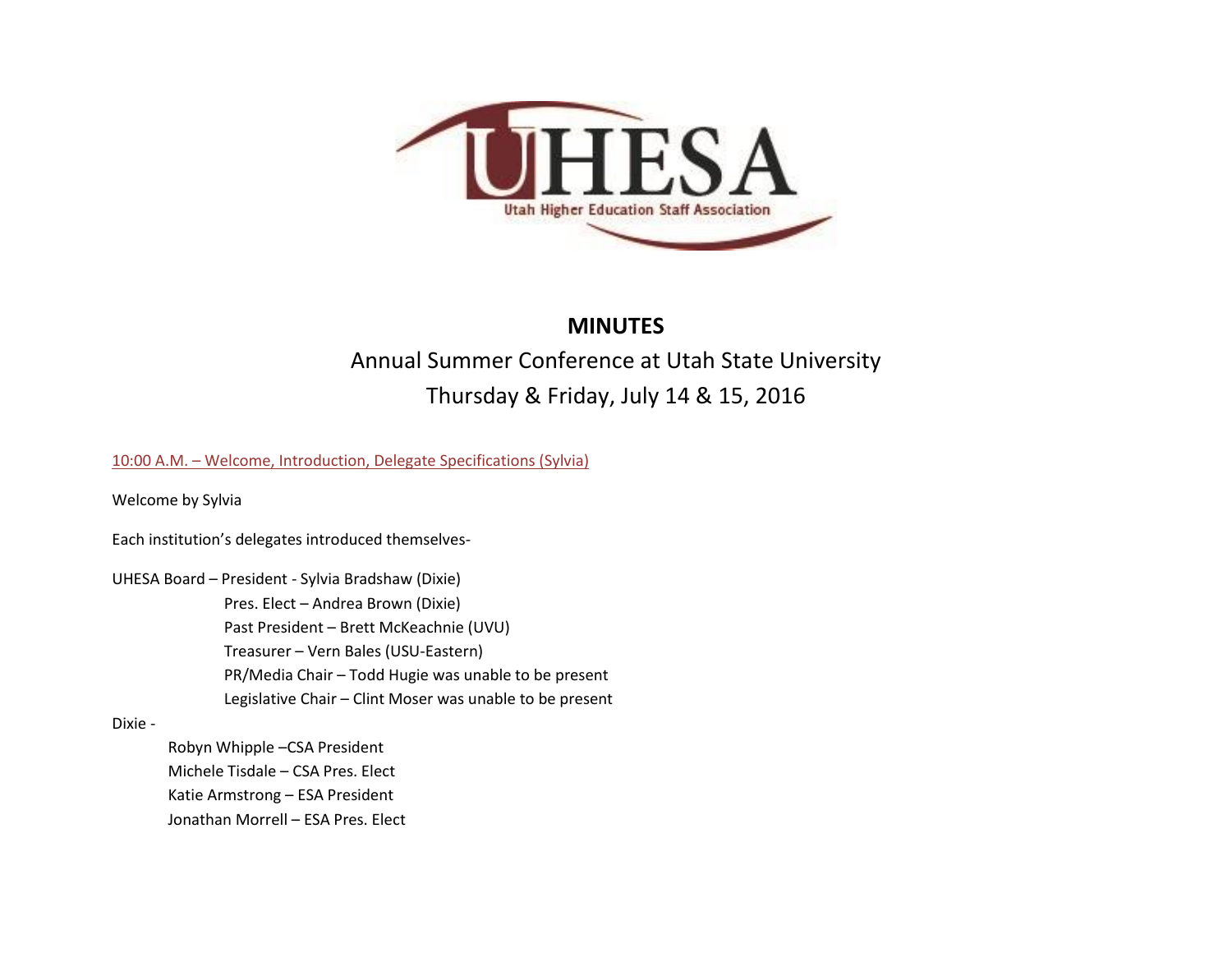Salt Lake Community College - Julia Ellis Gus Calder Snow College – Jim Kittelsrud Merrill Worthington Southern Utah University - Barbara Rodriguez Stuart Bunker University of Utah – Gabriella Blanchard Jenny McConnell Utah State University – Trisha Hunsaker Maren Stromberg Amanda Davis Wade Perkins Tammy Firth Christine Ballard Utah Valley University – Sherry Harward Shalece Nuttall Weber State University – Jenni Unguren Amanda Williams Pamela Berg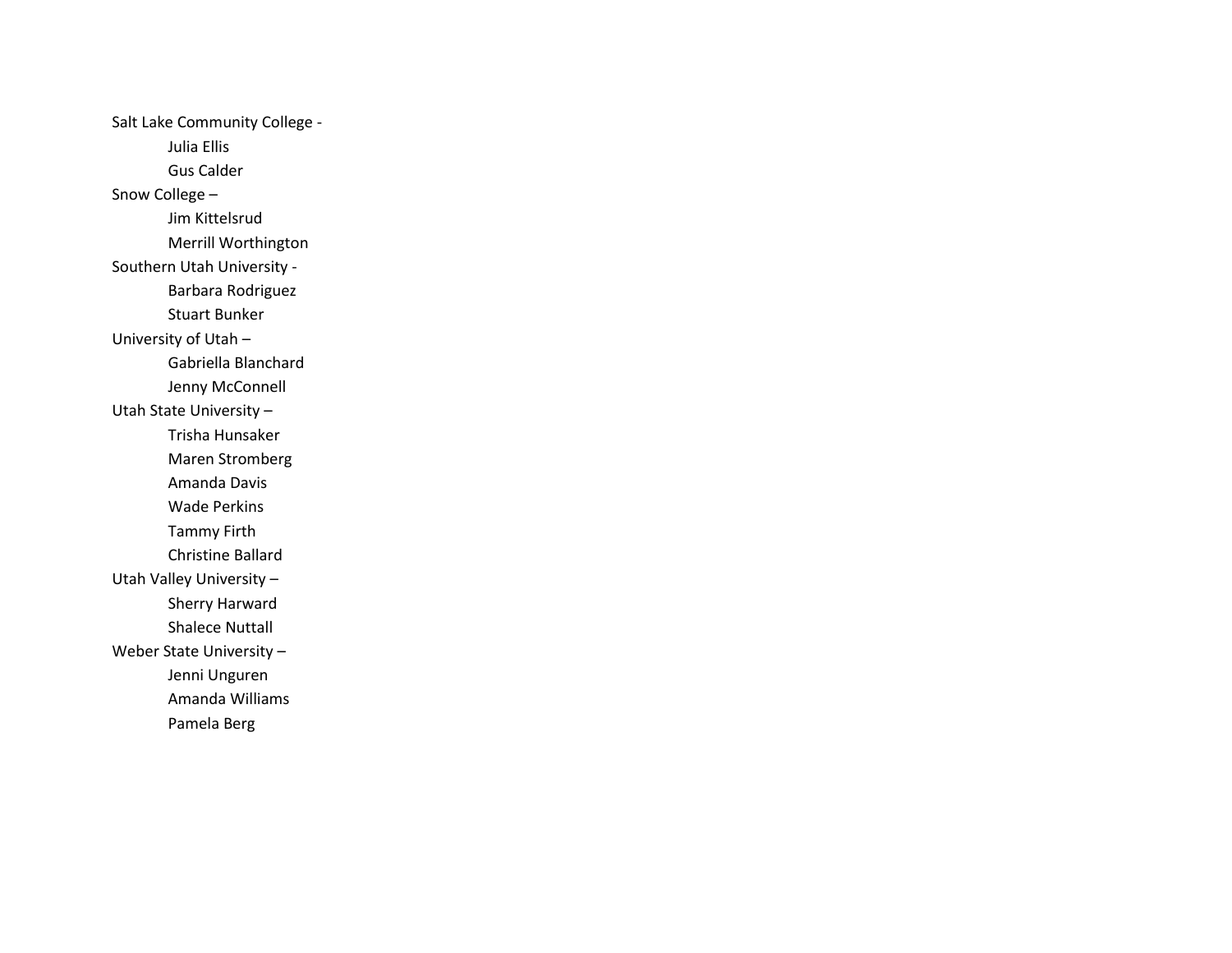# Treasurer's Report (Vern Bales)

Vern said he had a report that was current as of the end of May. He will print it out and give it to everyone tomorrow.

\$35 per attendee now \$200 per institution

## Appreciation (Sylvia Bradshaw)

Sylvia gave a big thank you to Todd Hugie and Trisha Hunsaker and USU for providing such a great venue and so much excellent work.

Gus Calder will be giving a report later on PR committee.

Clint has done a lot of work behind the scenes, but his boss has not allowed support for involvement so he has not been able to be participate in UHESA as much as he would like. We would like to thank him again for organizing a great Higher Ed Day at the Capital back in January.

# Legislative Report (Sylvia Bradshaw)

Sylvia gave an overview of the Department of Labor's FLSA ruling for the new people at the conference. Here are the links to find out more information.

Overtime Ruling Intro– Exempt vs. Non Exempt Final rule: <https://www.dol.gov/whd/overtime/final2016/> Link to the Final Rule: Higher Education Fact Sheet: <https://www.dol.gov/sites/default/files/overtime-highereducation.pdf> More Guidance for Higher Education Institutions on Overtime under the FLSA: <https://www.dol.gov/whd/overtime/final2016/highered-guidance.pdf>

There was a discussion of what the rules are and what they mean for the different classifications. We definitely need to let the legislature know this fall about this ruling and the repercussions. We can't wait until when the Legislature meets in February. That is too late. Email your legislators, but definitely follow up with personal visits with your legislator. This is going to affect each institution in so many ways.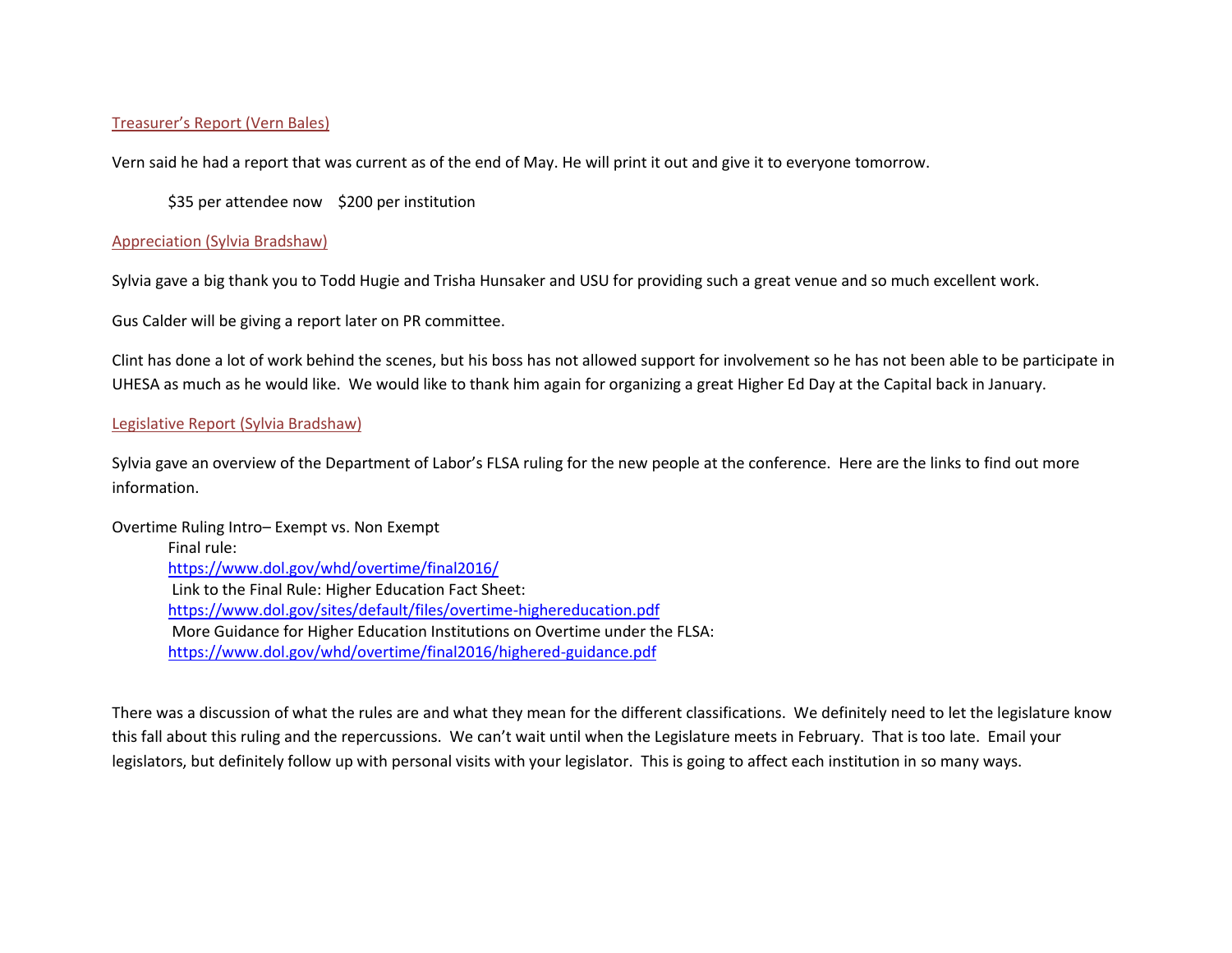# PR/Media Report (Gus Calder)

Gus Calder gave a presentation about increasing our social media presence. He showed how to post pictures and comments onto Facebook. If you are going to be on vacation, don't post that you are gone until you return for security reasons. Gus went through different pages and operations in Facebook. Gus showed us about using Twitter. In Twitter you can post four pictures at a time. You can use hashtags and @'s. Gus encouraged everyone to post pictures often and tag people as that will make more people aware of UHESA and our institutions and more people will become followers.

# Break for Lunch – "State of UHESA" (Sylvia Bradshaw – UHESA President 2015-2016)

# Sylvia gave the State of UHESA presentation –"What is our relevance?"

Sylvia had a Power Point presentation. We have been able to check off most of the objectives that we had sent for this past year. We have either accomplished those objectives or made a great start to achieve them.

# Constitution and By-laws (Brett McKeachnie)

Brett pulled up the definition of Meraki (from the Jan Lovett email). It is a word that modern Greeks often use to describe what happens when you leave a piece of yourself in your work. When you love doing something, anything, so much that you put something of yourself into it. Brett has definitely achieved Meraki with the Constitution and By-laws. We appreciate all the long hours and effort that he has put into these revisions.

We discussed the Constitution it will stand as it was passed at the UHESA Spring Conference. We moved on to make the necessary changes to the By-Laws. Andrea moved to approve the Goals as listed. It was seconded by Barbara and passed. Barbara motioned to approve the changes to the By-Laws along with any copy edits that may be necessary. Julia seconded and the motion passed. We made the revisions and updates and now Brett will compile all of that and Maren Stromberg volunteered to look over it and correct any grammatical type changes that may need to be done. The finished documents will be emailed to each delegate at the various institutions.

#### Minutes Approved

The minutes from the conference call on June 22, 2016 were passed and approved.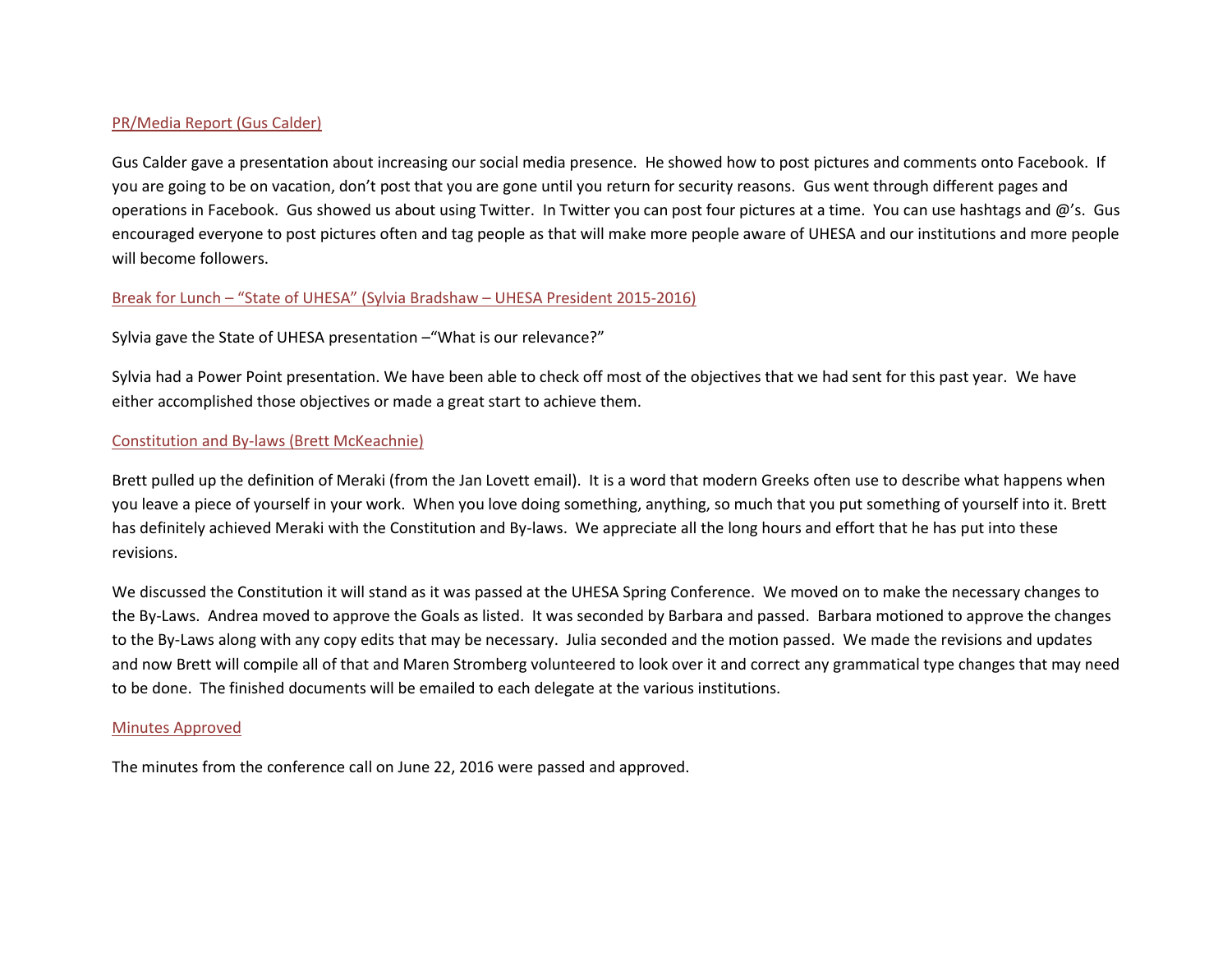#### Nominations- (Andrea Brown)

There was a discussion on whether to have the Treasurer position be a three year term as it is now or do we want to change it and have it be only one year like the Legislative Chair and the Secretary positions. Barbara Rodriquez from SUU brought up an interesting point. She said "What If they suck and they don't know they suck". This was not a reflection on anyone presently serving, but only a statement for the future. After we all stopped laughing, we decided to have treasurer position remain as a three year term. We want to keep a good relationship with USHE where our funds are stored and too much change might not be to our advantage.

Nominations were opened. Sylvia nominated Julia Ellis as Pres. Elect. Andrea nominated Jenni Unguren as Pres-Elect. Barbara nominated Robyn Whipple as secretary. Julia nominated Shalece Nuttal as secretary. Gus Calder was nominated for PR/Media Chair with no one else running. Stuart Bunker was also nominated as Legislative Chair with no one else running against him. Others were nominated, but did not feel they would be able to serve. All of those that were nominated were asked to get approval from their supervisors to be sure it would be alright to serve in these positions.

If voting delegates were not going to be able to be in attendance at the voting tomorrow, they were asked to email Deb Millet to say who they were delegating their vote to.

The Thursday session of the UHESA Summer Conference was adjourned.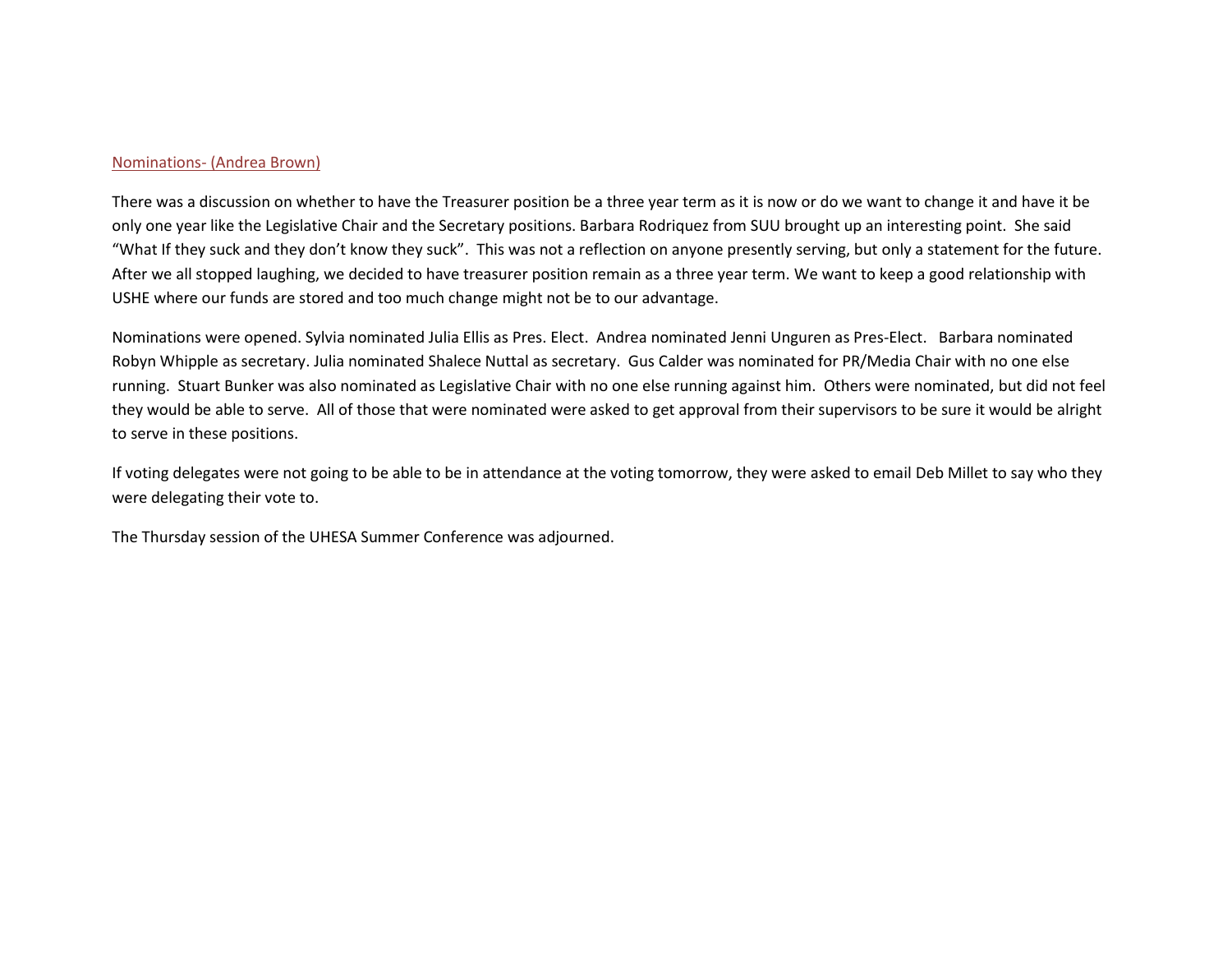

# **MINUTES**

# Annual Summer Conference at Utah State University Friday, July 15, 2016

# Welcome and Future Meeting Schule - (Andrea Brown 2016-2017 UHESA President)

New members present were: Jan Lovett and Nancy Hyde

Andrea discussed the future meeting schedule. Typically we have had a monthly conference phone call and then one fall conference and one spring conference and one summer annual conference. SUU in Cedar City wants to host the 2017 summer conference so we can all go to their Shakespearean Festival. The conference would probably need to be July 27<sup>th</sup> -28<sup>th</sup>. It was proposed that the University of Utah will be the site for the Fall UHESA conference. It will be October 28<sup>th</sup> with breakfast at 8:30 am and start at 9:00. Conference calls will be the third Wednesday of each month at 2:00 p.m. beginning August  $17<sup>th</sup>$ .

Our UHESA Legislative Day should be late January. We need to have the new Legislative Chair coordinate which day would be the best and most productive at the Capitol. Jan felt that we should wait a little bit later to lobby for their votes. Brett said if we wait too long, we don't have any influence. It would be best to have someone attend the appropriations meeting to get to know who is who and what is important. Stuart said our most effect is made with our contact early in the fall. Andrea said we would let the Legislative committee decide when would be best.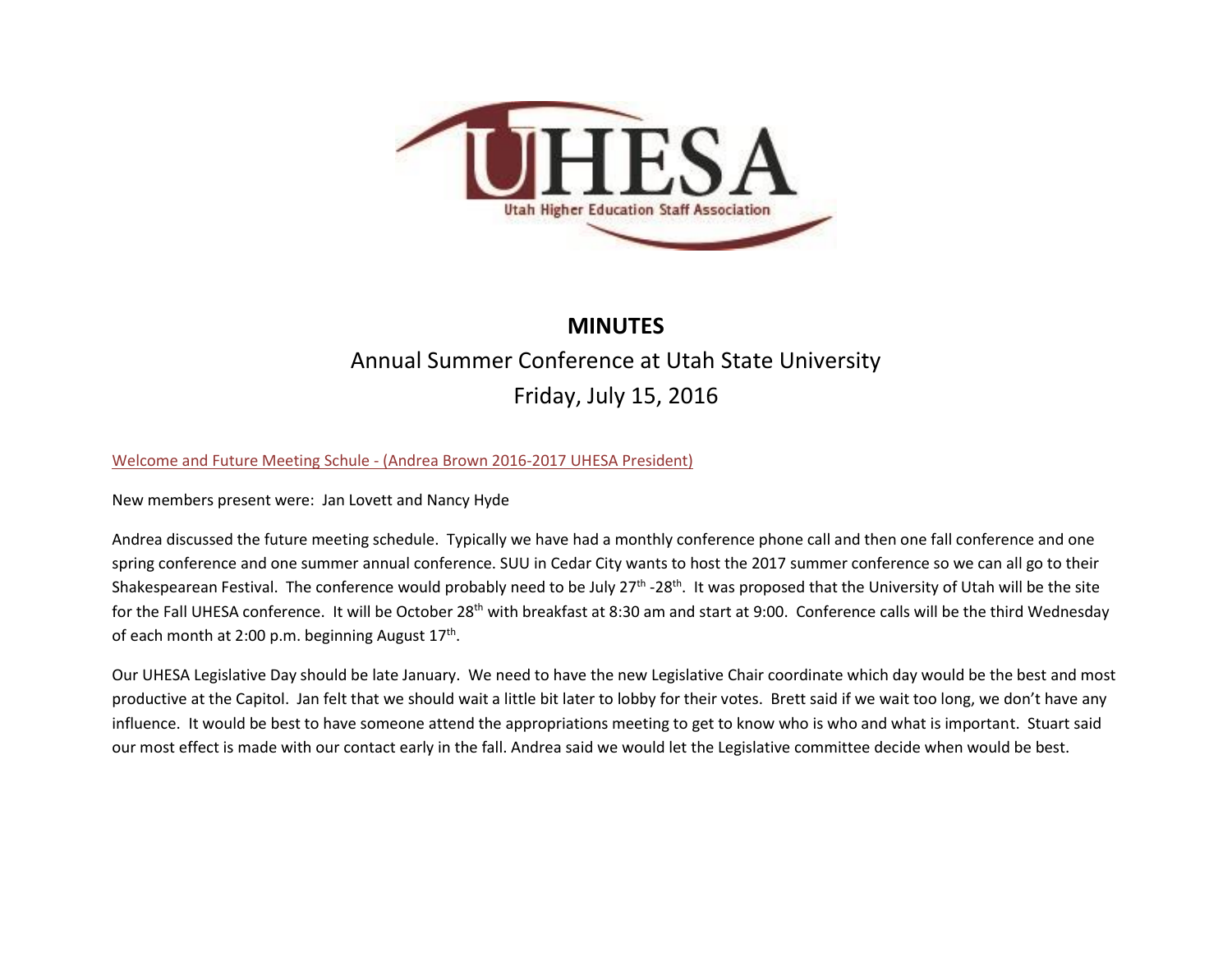The Board of Regents will be meeting at Dixie on March 31<sup>st</sup>. It was decided to hold the UHESA Spring Conference at Dixie on March 30-31 and meet with the BOR on the 31<sup>st</sup> with either a new initiative or more updates and successes with the BFF initiative. Pres. Williams has someone that he is working with as a BFF. Perhaps we could get him to tell his story. We should be done by noon on Friday if we can present at BOR.

#### Campus Reports -

Andrea asked that each institution report on what your staff association did last year that was successful.

**Weber** – Jenni reported great experiences. They had some good talks regarding per diem – based on where you travel to rather than a set amount. There were lots of talks, but they voted to leave it as it is. They have a proposal that piggy backed on UVU's regarding sick leave and FMLA leave. This new proposal also helps with adoption situations. UVU said to include that having faculty being able implement this gets a better buy in. It was decided to have this as the topic for the next conference call in August.

**Snow** - Jim K asked if we could have someone from our group in the next HR state meeting. Sylvia will reach out to the group.

**U of U** – They opted to go with Family Leave as it is more inclusive to help cover aging parents as well as children (going for 12 weeks) so you don't have to use all your sick or vacation leave. A lot of supervisors and faculty didn't realize that staff don't have these leave hours. Ella said there have been conversations about being able to donate sick and leave hours for others to be able to use. Jan hopes that the Parental Bill will be back on the Hill next year.

Barbara said they can roll over their vacation days to a later date (theirs end on June 30<sup>th</sup>). Jim K. said they have the same problem, but they went to Dec.  $31<sup>st</sup>$  rollover date and it really helps.

Supervisors need to help their people be aware of vacation leave time so they don't lost their vacation time over 240 hours at Dec. 31 $st$ .

Shalece said to look at UVU's meal per diems for different hotspot cities that have different rates.

**UVU** – Sherry Harward wants to work to get her board more involved. She is trying to work on glitches on voting in elections. She will be working to represent part time employees. They have developed their own Professional Development Forum. They had lunch and mingle events that have gone well. The Staff Scholarship Fund provides two scholarships. One is the PACE Wolverine Club. This has a great relationship with UVU alumni and is partnering with athletics. They can now fund some athlete scholarships. They have struggled with being involved with BFF. They wanted to provide some resources and wanted to let employees know how to use those resources. They will market with some of the non-traditional events already occurring on campus. Their biggest needs are to revamp their Association Constitution and Bylaws. They are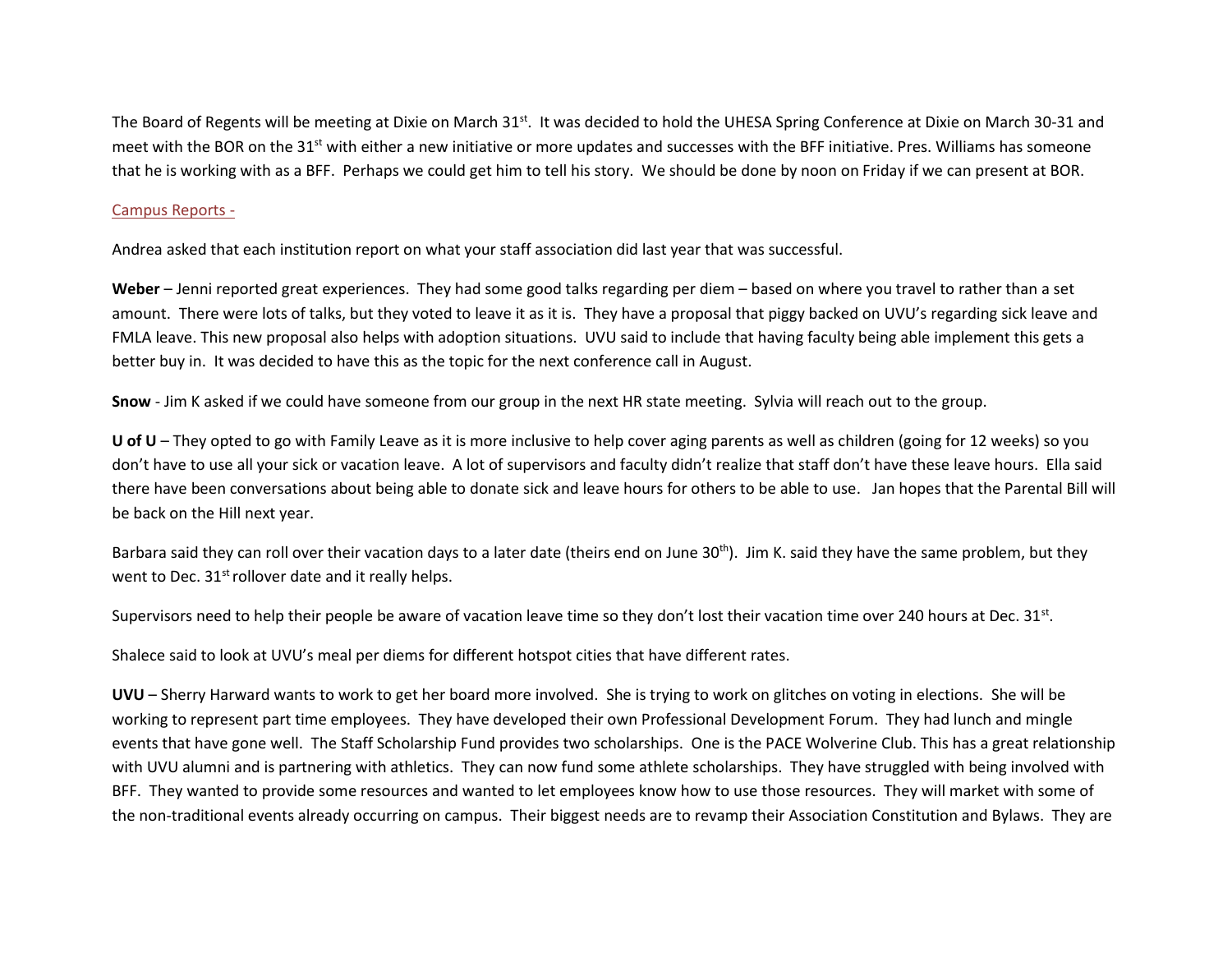planning on hitting the new employee orientation to be better and more in-depth. Julia said to look at SLCC because they have new things on their website to look at. Sherry wants to increase awareness of their PACE presence on campus.

**University of Utah –** Ella asked what others were doing to reach out to part time staff. Sherry said it is really hard. At UVU they had some part time employees on an ad hoc committee and no one showed up because they wouldn't be paid for their attendance. Institutions are working on the problem with supervisors not supporting part time staff to be involved because they are paid to be at their desk. Jan L said it is in the U of U policy that supervisors cannot deny them the opportunity to serve on the staff board. Jenny Mc Connell said a supervisor had stated "We shouldn't hold that opportunity back from staff. Just don't let the department fall apart."

**USU – Eastern** - Vern told about letting people on the staff association know to either "Do something or get out" so a staff president got out. USU – Eastern has been working with the BFF program and told a great story about a granddaughter that challenged her grandfather who is over 80 years old to go back to school, so she could qualify for a scholarship. Sylvia will pass on the story to UEN. They are looking for great success stories for publicity. USU-Eastern has had some FLSA discussions. They have a Wellness committee that did a successful "Fling into Spring" event that was a 5 week program where participants incorporated several healthy life styles like cutting out sugar, drinking more water, morning squats & calisthenics. It was more for bragging rights than rewards.

**Utah State Univ.** – Amanda spoke about their year-long effort to combine staff associations into one association, now known as the SEA. They officially approved the bylaws last Tuesday. They reached out to their campus staff to see if there are any big objections and only a few had concerns and they dealt with those. They have tried to keep the process very transparent. USU combined both associations and kept both boards for now to provide strong leadership.

Jonathan M. asked about the staff leadership. He said that at Dixie in the past when they were one organization they had an exempt person as President one year and the next year a classified person was President to provide leadership addressing both types of staff members. USU said they looked at that, but didn't feel they needed it.

Barbara asked how the campus executive or administrative staff fit in. USU found that they weren't receiving information, so they are correcting that. Barbara told about an executive winning a big prize at an event and that made the lower paid staff feel bad. USU has had really good involvement, but they are working to be sure they are notified. U of U said they had some policies about awards. Dixie said in their policy, it excludes executive administrators from running for positions. Deans can run though.

**Univ. of Utah** – Jan L spoke about family leave. They are trying to get more recognition for their Staff Association. They are using professional teams to help with this. They are also having panels sponsored by their council for awareness. She recommended looking at Policy 5-003 of the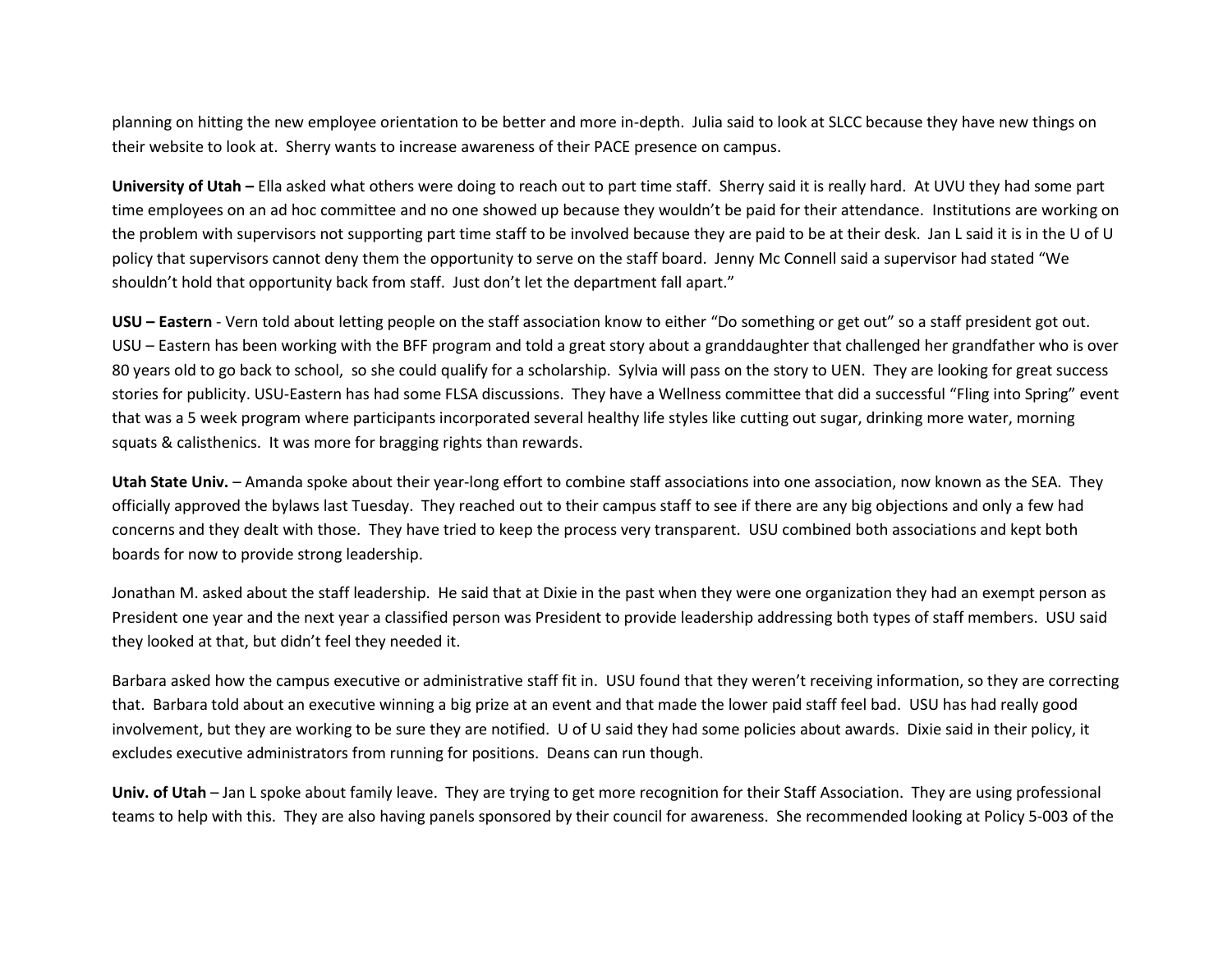U of U Staff Council. Some of their policies contradict their bylaws so they need to fix this. Andrea recommended that you want the Constitution in Policy, but keep the Bylaws out of policy so as changes happen it isn't such a lengthy process to change them. Dixie now gets policies through within six months, due to their new policy steering committee and system. Most universities take much longer.

The U of U gives scholarships only to staff members, not students, unless the student is also staff. UVU has a part-time tuition for part time employees, but there are qualifications. The scholarships are available for family members on day one.

Deb and Sylvia sent emails to everyone about the past topical surveys we have covered for the past several years.

**Southern Utah Univ**. –Barbara said they were going through their Constitution and Bylaws. They will look to see if they need to create policy for staff associations. Recognition helps elevate morale. They are giving out awards to one employee per month. The employee gets a reserved parking spot for the month and a gift certificate from the bookstore. SUU is working with their Marketing Dept. for assistance with the Staff Awareness campaign of knowing who staff are. They will narrow it down to three tag lines and then will let the Marketing Dept. decide. Some of their choices so far are "SUU works because we do", "Staff is everywhere" and one other – it will start in August. Scholarships are funded by staff. They can do payroll deductions. The Staff Association gave out 6 awards last year, the amount differs. The Staff Association committee decides who receives the scholarships. USU said scholarships at their institution are for dependents or staff. The SUU scholarships goes to students attending SUU. SUU gives out more scholarships than their faculty senate. U of U only give out scholarships to staff.

**Snow** – Jim K. wants their association to be more visible on campus and be more involved with things that HR has been doing like Benefits/Compensation fairs. Finally, on every committee they have representation on it. If not, administration knows there should be a staff representative on it. They are working on a salary compensation policy. The Administration wanted HR to have it completed in 6 months. They are working on it, but it is going to take a longer time. They will be sorting job descriptions and defining and ranking them and then those that are least paid will be compensated. They also are looking about adjuncts being at hourly payroll so they get the exact amount of hours they work and are paid accordingly. Jim talked to HR about benefits to part- time employees, but HR is not willing to go that direction because they will want more benefits in the future, so they are willing to look at this idea. Brett said the word benefit has to be used carefully because it relates to retirement, so at UVU they called things like parking passes PERKS. It gives people added incentives, but doesn't open HR up for having to pay retirement and other financial obligations.

**Salt Lake Community College** – Julia discussed their Constitution and Bylaws. They evaluated their mission and vision statements and then took that information and incorporated it to their Constitution, Bylaws, mission and vision statements all concurred. SLCC did a survey about whether to do two year terms for President and one year as Pres. Elect. They have now adopted this new format and feel they have gained more exposure on campus. Gus Calder has helped give them more social medial presence. This is the Year of Engagement and Accountability. Julia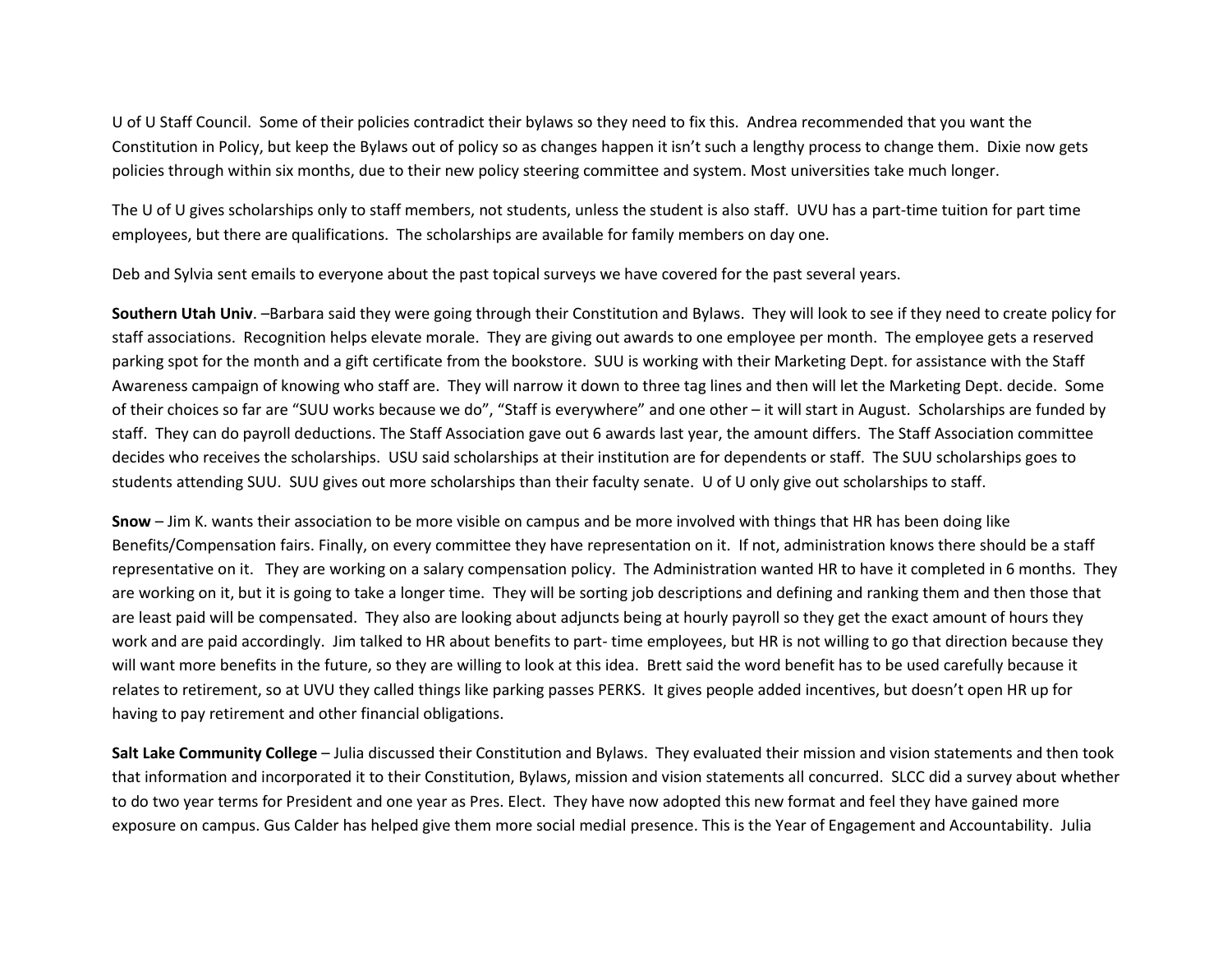created a spreadsheet and was able to address and accomplish everything that has been presented to her with help from their university president. Julia said SLCC has a great board that is very active. They have a forum for "Talent Management". This will be a regular yearly activity. Look at the resources on the SLCC website under "Your Voice Matters". They meet with all new hires personally and orient them. They have the "Staff Stars". They give new staff T-shirts with their new logo. There is good collaboration with student activities and events. Every Friday night they participate in activities and talk about pressing matters. Julia has tried to create a very good relationship between herself, the Staff Association and other entities on campus. Each branch campus will have their own association boards and will bring items to the executive board. They want to have scholarships be revived that will be for staff only. We want these implemented back as part of their association. They want one to be for part-time and student scholarships to help students return back to school. They hope to implement some scholarship tuition waivers and a Higher Education scholarship that would be able to be used no matter where they plan to attend.

**Dixie State University** – Katie and Robyn told about their main effort was the initial Professional Development program on campus. They had monthly development training days that were very successful and covered subjects like Risk Management, Google Docs, and Hiring Work Study students. Each presentation was done twice so that more staff could attend and then a ¾ day Professional Development Day. The staff loved it. Dixie had great support from President Williams, including financial support. These events really brought staff together. They did a follow up survey to find what the strengths were and where they could improve for next time. This will be an annual ongoing event now. Dixie was able to work on their Compensation plan. The HR department did a great job looking at CUPA data and showing where every employee on campus sat in regards to their percentage of median salary. They were able to establish who was being paid the least on campus. The plan was to provide most compensation to those that were the furthest from median salary. After the Legislature met and budgets were being figured out for the next year, it didn't sound like they were going to be able to fulfill those aspirations. The two staff association presidents went jointly to several different administrators and advocated and encouraged them to give compensation to staff to fulfill some of the strategic plan objectives and also to support campus morale. They discussed several ways that this might be accomplished, but the outlook was not very encouraging. The administration listened and reevaluated what they could do and the staff were able to have some of the compensation objectives met. Dixie discussed how we realigned our CUPA information so we were comparing our institution with the right similar institutions.

Jan asked what was taught at the development days. Dixie will send the survey result out to everyone. Dixie recorded the development sessions so that anyone who couldn't be there could take advantage of the trainings.

Jan said U of U's policy is they can't send emails out to everyone campus wide.

Sherry from UVU said that what she is sending out has been was very successful.

Jan suggested that we have breakout sessions of different topics at our meetings so we can further discuss these topics of interest.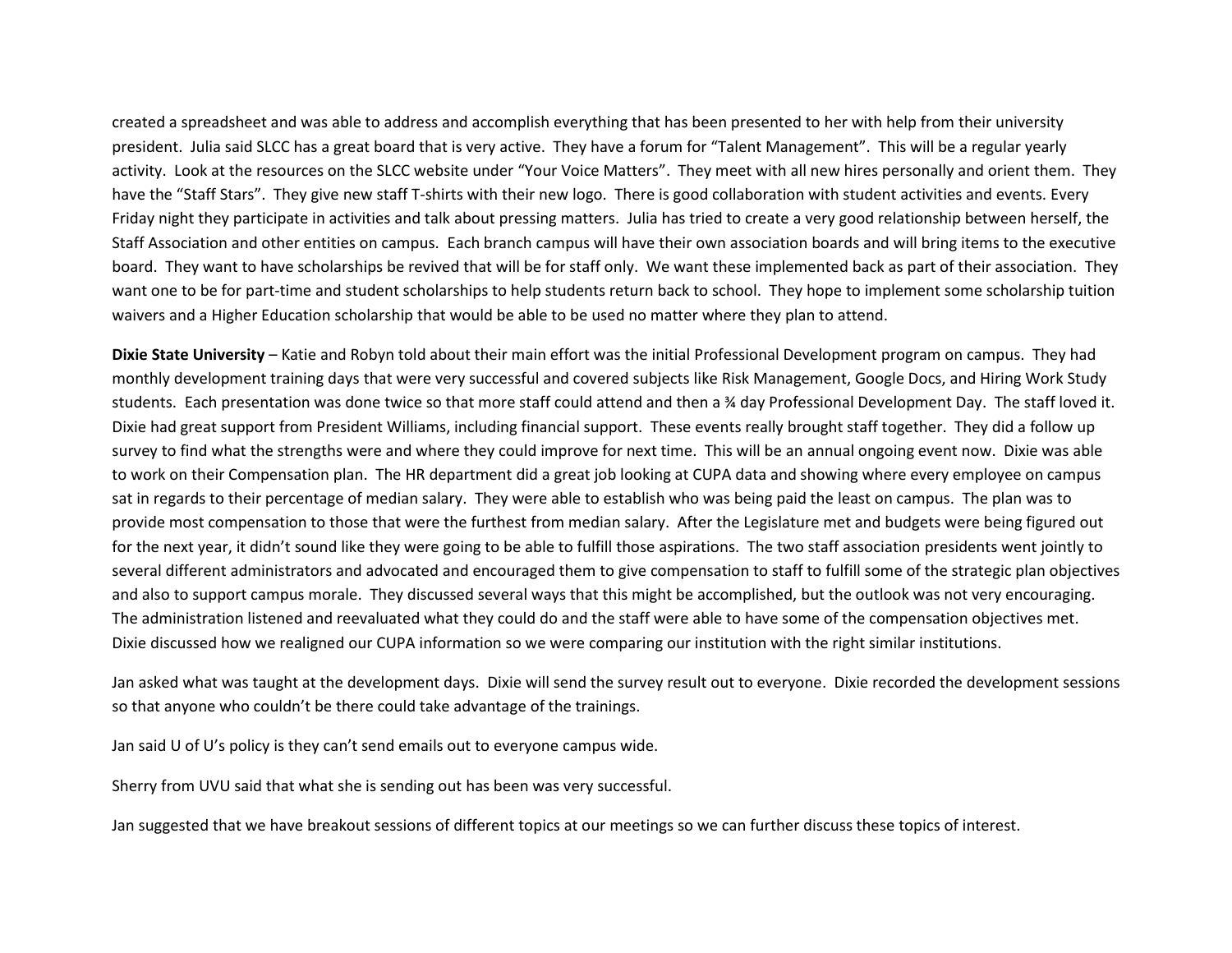Dixie going forward will be implementing a monthly staff recognition, looking for staff members that are doing a great job. It doesn't have to be huge things, they want staff recognized for the great, small things that staff does. They will get a certificate and a small bison and if they get five in a year they will get a larger reward. Dixie would like information from other institutions about parking policies and procedures. Dixie also did a lot of Health and Wellness events monthly, like lunchtime walking, yoga, reading, and mindfulness. Dixie will be working to unite the separate staff associations into one.

Barbara asked in reference to the BFF program, when they go on the UHESA website and someone makes a referral, could it go directly to a landing page that automatically directs it to the institutions page. It would be helpful if we could eliminate the middle work. Andrea said she will work on that.

Barbara also had a great one-liner for all of us. "I Have an "eye" (or I) appointment. "I" don't want to be here".

# Break for Lunch -

Nancy Hyde from USU – International Student/Staff Engagement Presentation

Nancy gave a wonderful presentation about how difficult it can be for international students to come to our campuses. Staff can definitely be a strong presence in being aware of those difficulties and reaching out and helping these students become assimilated into their new surroundings. The presentation is attached to these minutes. Nancy deleted a couple of the pages since she didn't have permission from the students to share with all of our institutions.

# Elections –

Plaques were given out to Executive Board members that have served UHESA. Brett was given a plaque for his service to the board as a board member, President-Elect, President, and Past President. Sylvia received a plaque for her service this past year as UHESA President. Other plaques were given to Todd Hugie as Pr/Media Chair, Clint Moser as Legislative Chair, and Debbie Millet as Secretary since these were one year appointments. A plaque was also give to James Miller for his many years helping with PR and the UHESA website.

UHESA Elections for 2016-2017 were held and the results are as follows:

The President-Elect is Julia Ellis (SLCC)

The Secretary is Shalece Nuttall (UVU)